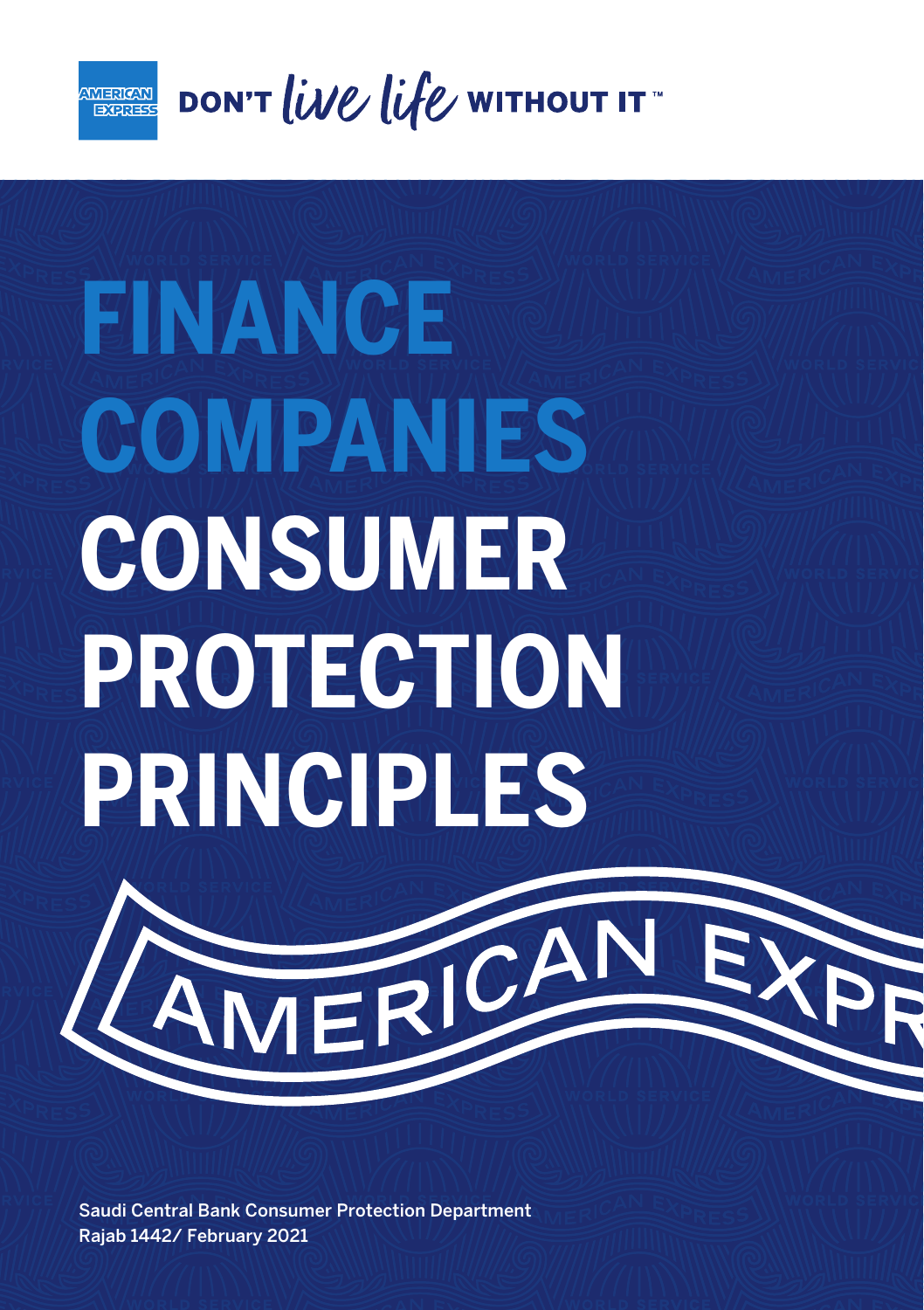## **CONTENT CONTENT**

#### **SECTION 1: PREAMBLE SECTION 1: PREAMBLE**

- 1. Consumer Financial Protection in the Kingdom of Saudi Arabia 1. Consumer Financial Protection in the Kingdom of Saudi Arabia
- 2. Definitions 2. Definitions

#### **SECTION 2: FINANCE COMPANIES SECTION 2: FINANCE COMPANIES CONSUMER PROTECTION PRINCIPLES CONSUMER PROTECTION PRINCIPLES**

- 3. Introduction 3. Introduction
- 4. General Principles 4. General Principles
- 5. Mutual Responsibilities 5. Mutual Responsibilities

#### **SECTION 3: MAIN OBLIGATIONS SECTION 3: MAIN OBLIGATIONS**

- 6. Terms and Conditions 6. Terms and Conditions
- 7. Fees, Costs and Price Determination 7. Fees, Costs and Price Determination
- 8. Data Protection and Confidentiality 8. Data Protection and Confidentiality
- 9. Communication through advertisement and marketing 9. Communication through advertisement and marketing
- 10. Prior to or upon Entering into a Financing Agreement 10. Prior to or upon Entering into a Financing Agreement
- 11. After Entering into a Financing Agreement 11. After Entering into a Financing Agreement
- 12. General Terms 12. General Terms

#### **SECTION 4: ERRORS AND COMPLAINTS SECTION 4: ERRORS AND COMPLAINTS**

- 13. Errors 13. Errors
- 14. Complaints 14. Complaints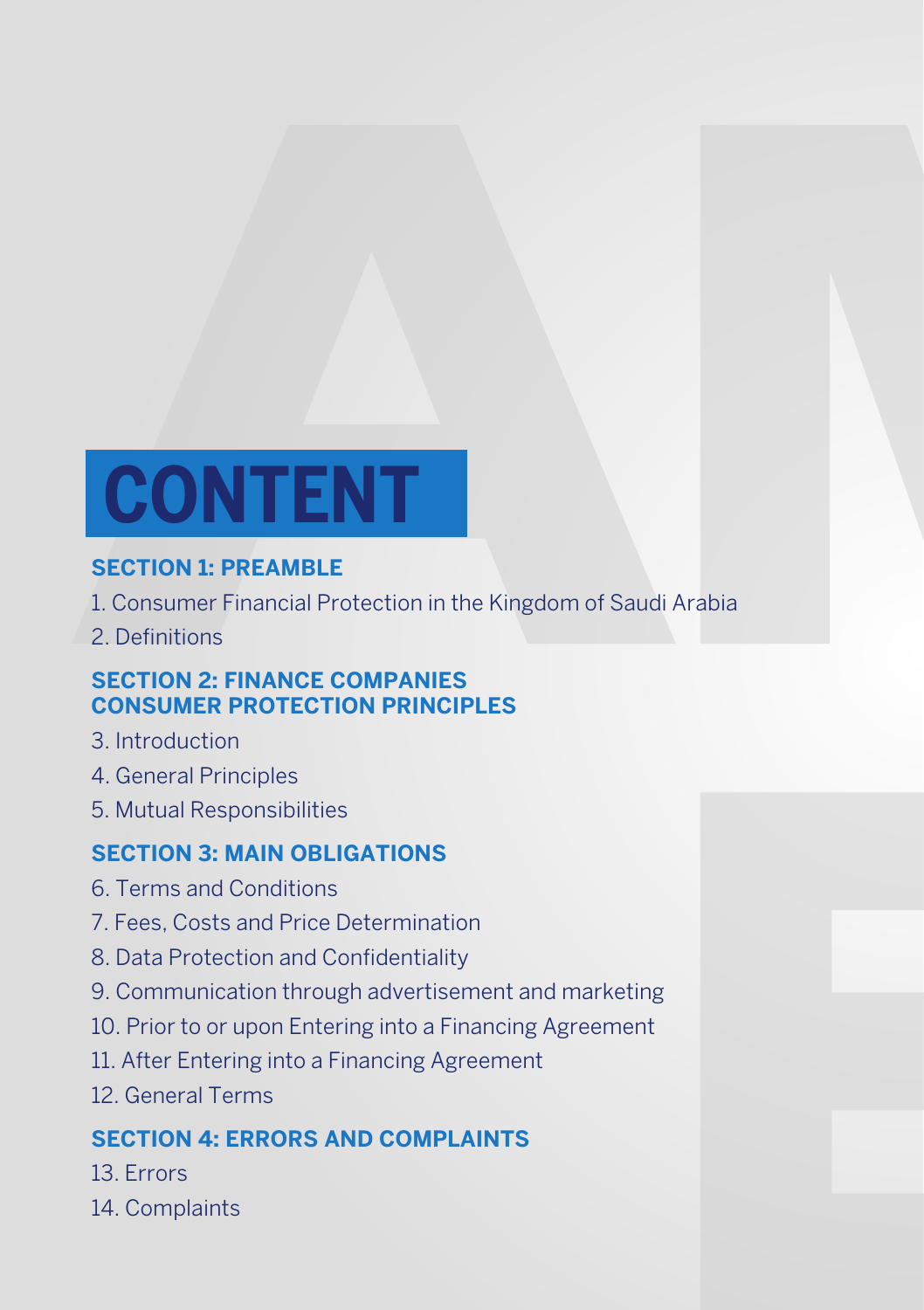## **SECTION 1: PREAMBLE SECTION 1: PREAMBLE**

#### 1. CONSUMER FINANCIAL PROTECTION 1. CONSUMER FINANCIAL PROTECTION IN THE KINGDOM OF SAUDI ARABIA IN THE KINGDOM OF SAUDI ARABIA

The Saudi Central Bank (SAMA) is **EXAMPLE is responsible for supervising banks, finance** banks, finance companies, insurance companies, insurance companies, money companies and credit information information companies. Since the companies. Since the issuance of its issuance of Charter in 1952 and the Banking Control Banking Control Law in 1966, SAMA has Law in 1966, SAMA has been working on protecting consumers' interests and ensuring that financial institutions deal  $\blacksquare$  with consumers in a professional and fair professional and fair manner.

SAMA's role has been gradually developing SAMA's role has been gradually developing with the expansion of the financial sector. In with the expansion of the financial sector. In 1424H (2005), it became responsible for 1424H (2005), it became responsible for the insurance sector under the Cooperative the insurance sector under the Cooperative Insurance Company Control Law issued by Insurance Company Control Law issued by Royal Decree No. M/32 dated 02/06/1424. Royal Decree No. M/32 dated 02/06/1424. In 2012, it also became responsible for In 2012, it also became responsible for supervising and overseeing finance supervising and overseeing finance companies under the Finance Company companies under the Finance Company Control Law issued by Royal Decree No. Control Law issued by Royal Decree No. M/51 dated 13/08/1433H, expanding its M/51 dated 13/08/1433H, expanding its role in enhancing consumer protection. role in enhancing consumer protection.

Best practices in financial services area Best practices in financial services area indicate that there is a trend in a number of indicate that there is a trend in a number of countries to monitor financial institutions' countries to monitor financial institutions' mechanisms for developing new products mechanisms for developing new products and services, selling mechanism to and services, selling mechanism to consumers and offering them consultations consumers and offering them consultations when problems occur or in case they want when problems occur or in case they want to make complaints. Many studies on these to make complaints. Many studies on these issues were conducted. The findings issues were conducted. The findings indicated that fair treatment of consumers indicated that fair treatment of consumers leads to increasing profit and contributes to leads to increasing profit and contributes to raising the level of consumers' satisfaction. raising the level of consumers' satisfaction. Many countries and international Many countries and international  $\mathbb{C}^{n+m}$  organizations, such as G20, Financial  $\mathcal{L}'$ <sub>ting</sub> Stability Board, and Organization for I<sup>tive</sup> Economic Cooperation and Development, are considering amending and setting new are considering amending and setting new <sup>+4+.</sup> standards in consumer protection area. Due to the development of the financial Due to the development of the financial sector in the Kingdom, SAMA continues to sector in the Kingdom, SAMA continues to  $\tau$  review these developments and issue appropriate supervisory instructions to appropriate supervisory instructions to improve the consumer protection improve the consumer protection principles. Its strategic objectives include principles. Its strategic objectives include ensuring that consumers dealing with ensuring that consumers dealing with institutions supervised by SAMA get a fair institutions supervised by SAMA get a fair treatment transparently and honestly, and treatment transparently and honestly, and obtain financial services and products obtain financial services and products easily and smoothly at suitable costs and easily and smoothly at suitable costs and high quality. high quality.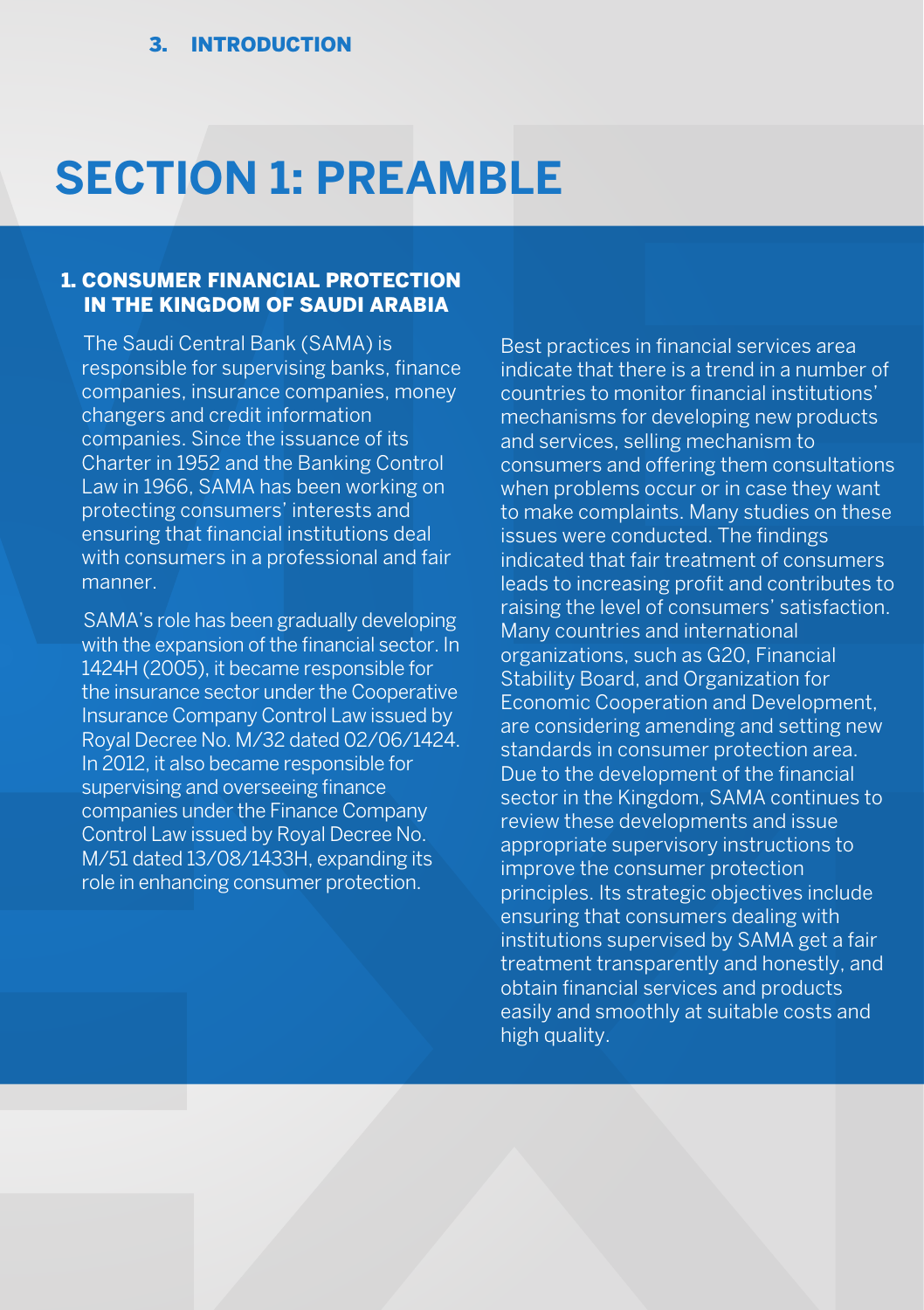#### 2. DEFINITIONS

**SAMA:** the Saudi Central Bank.

**Finance Laws:** the Real Estate Finance Law, Financial Leasing Law, and Finance Company Control Law.

**Finance Company:** a company having a license for practicing one or more financing activities stipulated by the Finance Company Control Law and its implementing regulations.

**Consumer:** a natural person having/or to whom products and services are offered by finance companies.

**Awareness Raising:** promoting financial guidance principles, ability to understand key financial terminologies used by financial institutions, and distinguishing between various products or services offered by these institutions.

**Disclosure:** revealing data and information in a clear, transparent and credible manner, and refraining from withholding any information that may be influential or significant to any party of the financing agreement.

**Conflict of interests:** cases whereby the finance company's objectivity and independence of its decision or one of its

employees would be affected due to their conflict with the company's interests and not committing to justice, integrity and responsibility.

**Advertisement:** a commercial message promoting a financial product or service advertised directly or indirectly by any medium.

**Consultation:** obtaining a recommendation or advice from an individual or a qualified entity after taking into consideration the consumer's personal circumstances and goals.

**Guaranteed Communication Means:** a registered mail, by-hand delivery and any registered electronic means that can be proved and retrieved.

**Financing:** granting credit by contracts for activities stipulated by the Finance Company Control Law and its implementing regulations.

**Financing agreement:** an agreement by which credit is granted for activities stipulated by the Finance Company Control Law and its implementing regulations.

**Financing Amount:** maximum or total amounts a consumer can obtain under the financing agreement.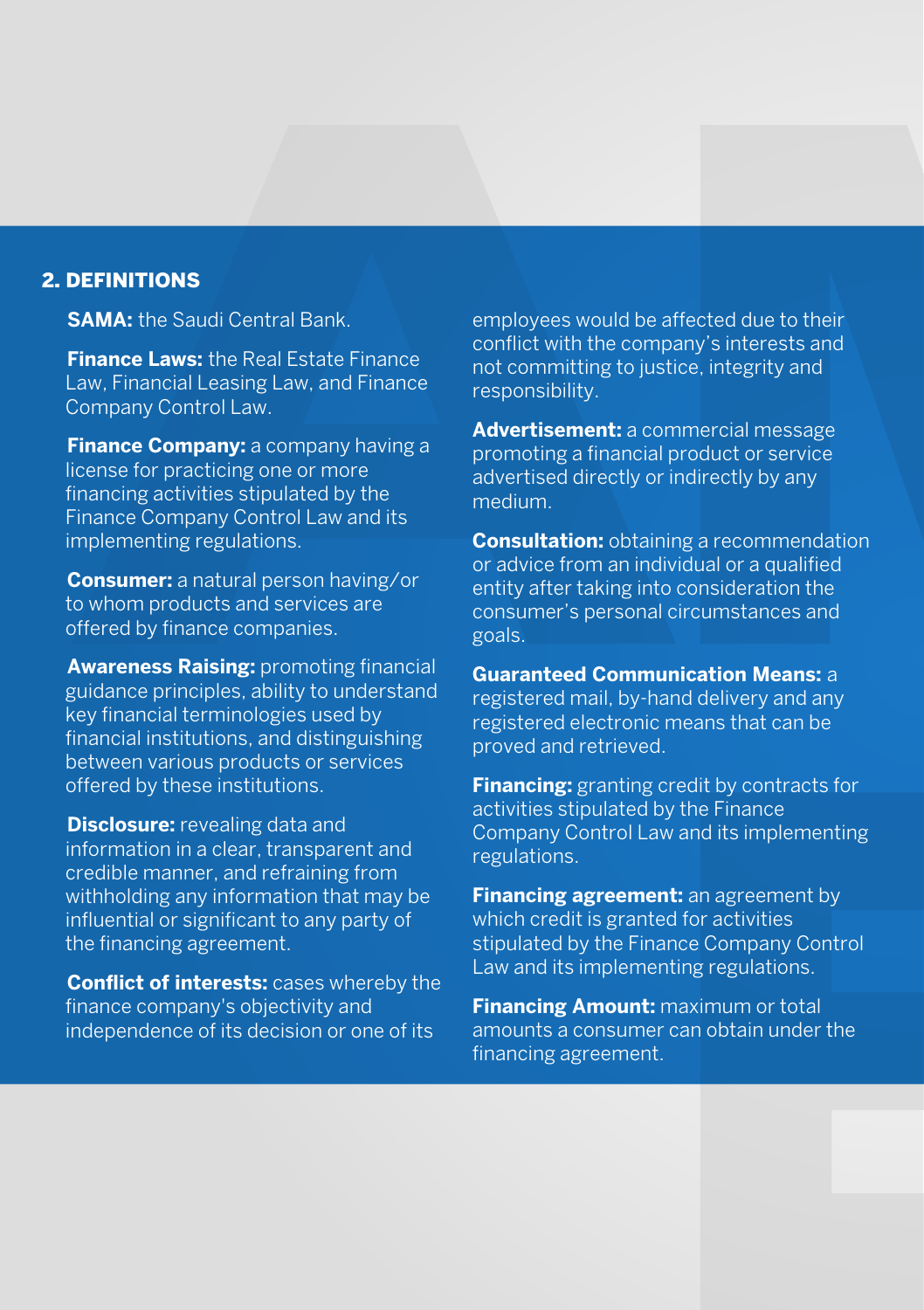#### **Annual Percentage Rate (APR):** the

deduction rate where the current value of all installments and other payments payable by the consumer, which represent the total amount payable by the consumer, are equal to the current value of the financing amount payments on the date on which the financing amount or its first payment is available for the consumer.

**Outsourcing:** an arrangement by which a third party (service provider for instance) provides a service that was formerly provided by the finance company itself or a new service it intends to offer, in compliance with the requirements of rules and regulations issued by SAMA in this regard.

**Employee:** any natural person, including directly contracted employees or outsourced employees, working for a finance company, whether inside or outside the company's headquarters, and is subject to its administration or supervision in return for a financial consideration.

**Error:** any behavior leading to a violation of the documented policies and work procedures of the company, in addition to the violation of regulations and instructions in a way that affects the rights and interests of one or more consumers.

**Complaint:** any objection or complaint made to the finance company as a result of any violation leading to its non-compliance with the provisions of the financing agreement and/or relevant laws and instructions.

**Complaint Resolution:** following effective measures and procedures for addressing and settling consumers' complaints within a specified period.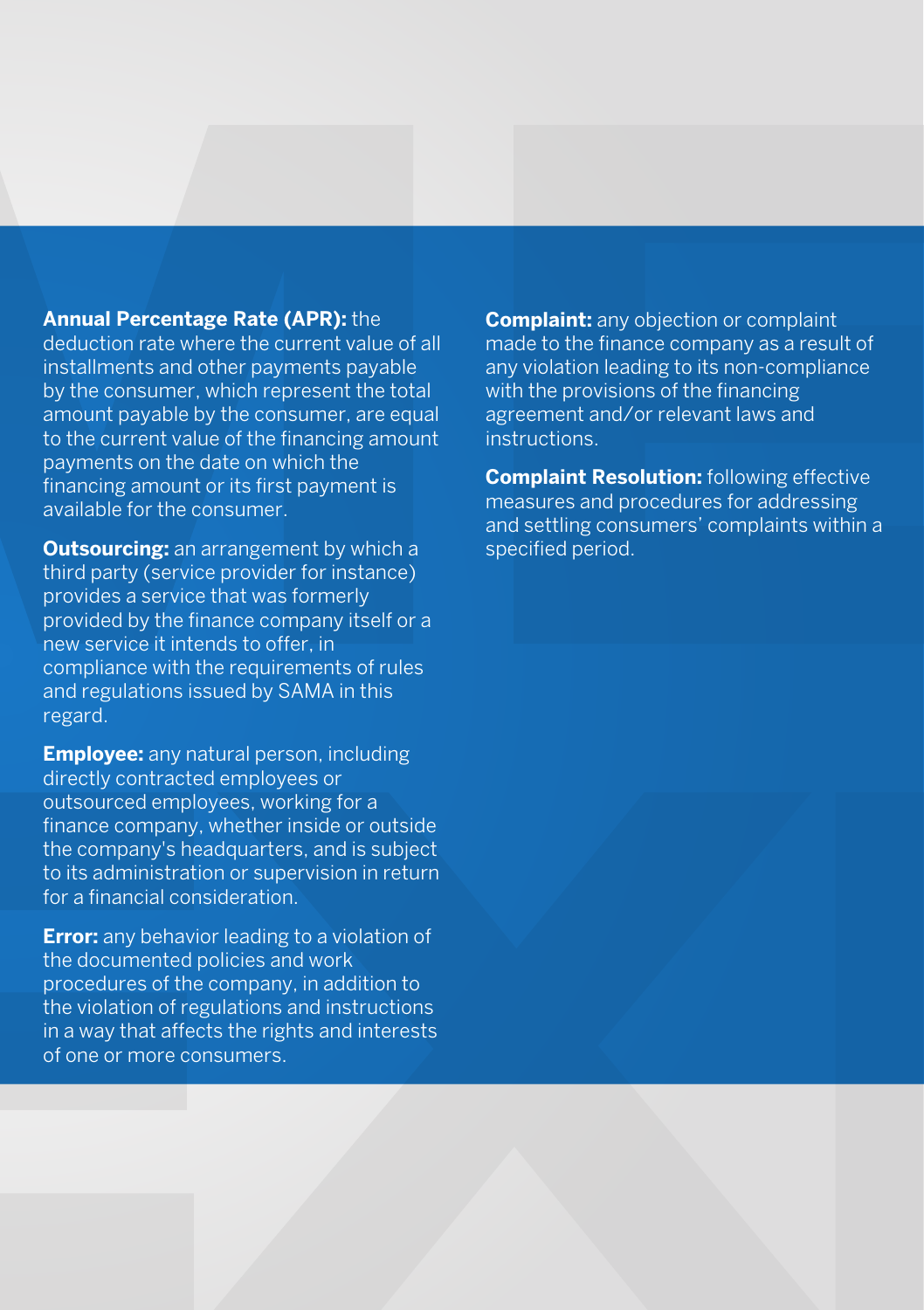## **SECTION 2: PRINCIPLES OF THE PROTECTION OF FINANCE COMPANIES' CONSUMERS**

#### 3. INTRODUCTION

- 3.1 SAMA protects finance companies' consumers against non-professional practices they may encounter when dealing with finance companies. It also safeguards the consumers' rights and ensures obtaining them. Implementation of these principles will help achieve the desired goals and contribute to the determination of responsibilities and duties of each party. The scope of these principles covers finance companies' individual consumers (current and future).
- 3.2 The principles are binding to finance companies and complementary to the instructions and controls issued by SAMA, and should be applied to all transactions made with individual consumers not later than 21/03/1437H corresponding to 01/01/2016.
- 3.3 Finance companies should provide a free hard copy of these principles at their branches and give it to consumers at the start of a transaction or when obtaining a new financing product or service. A soft copy of the principles should be posted on the companies' websites.
- 3.4 Finance companies should provide all records, documents, information and data requested by SAMA in this respect.
- 3.5 SAMA issued these principles on the basis of the powers assigned to it under the following laws:
- 1. Real Estate Finance Law issued by Royal Decree No. M/50 on 13/08/1433H (03/07/2012).
- 2. Financial Leasing Law issued by Royal Decree No. M/48 on 13/08/1433H (03/07/2012).
- 3. Finance Companies Control Law issued by Royal Decree No. M/51 on 13/08/1433H (03/07/2012).
- 4. Real Estate Finance Law Implementing Regulations issued by the Minister of Finance's Resolution No. 1229 on 10/04/1434H (20/02/2013).
- 5. Financial Leasing Law Implementing Regulations issued by the Governor's Resolution No. 1/M F C on 14/04/1434H. (24/02/2013).
- 6. Finance Companies Control Law Implementing Regulations issued by the Governor's Resolution No. 2/M F C on 14/04/1434 (24/02/2013).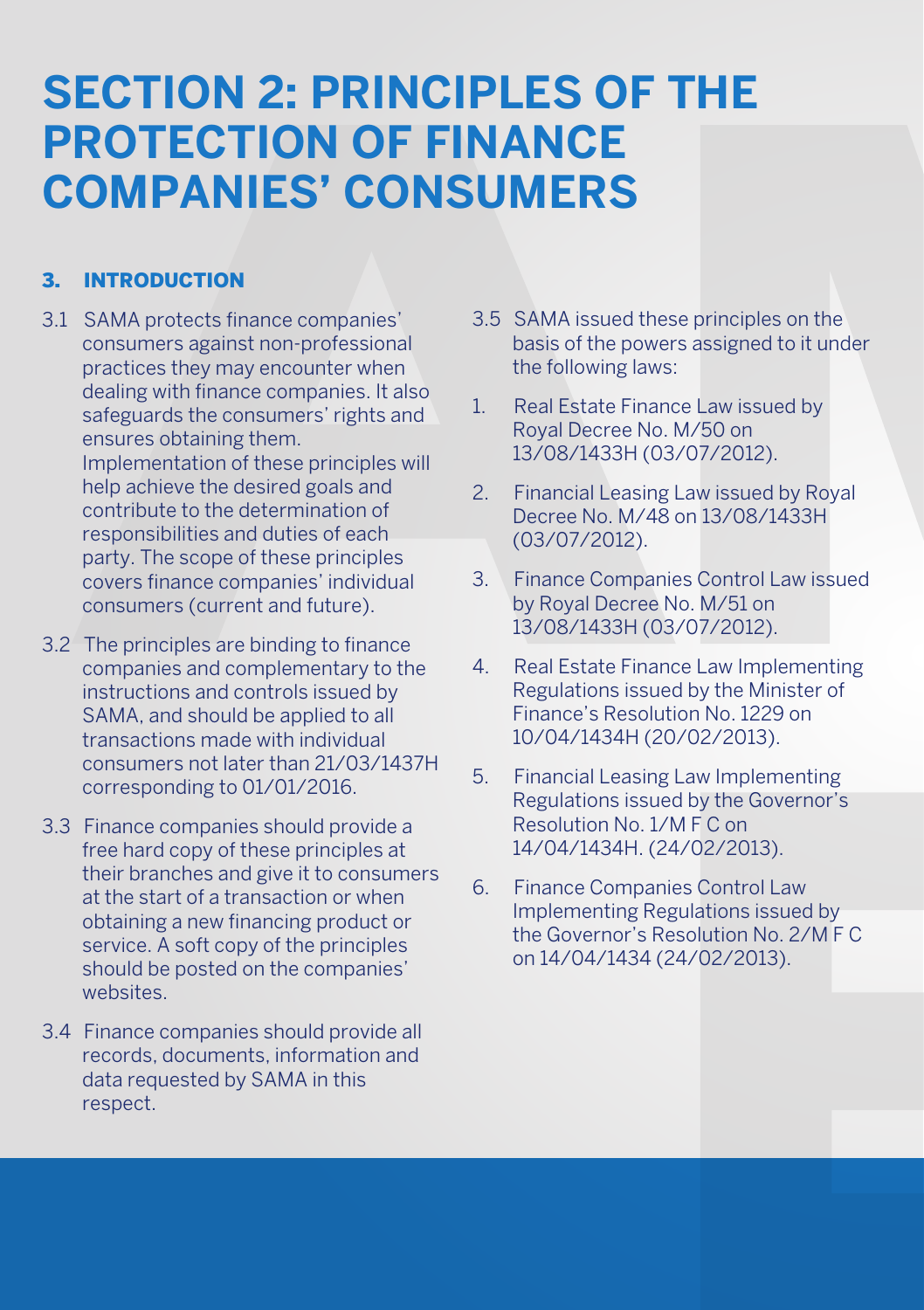#### 4. GENERAL PRINCIPLES

In 2011, G20, through a task force from the Organization for Economic Cooperation and Development, developed high-level principles concerned with consumer financial protection. The principles are complementary to the existing financial laws, particularly the implementing regulations related to consumer protection.

The principles provide a general framework for consumer financial protection for they are used by financial organizations worldwide and are considered a main part in the development of consumer-related financial laws.

#### 4.1 Fair and Equitable Treatment

Finance companies should treat consumers fairly and equitably during all stages of the relationship between them, and meet the obligations under the finance laws and their implementing regulations and other relevant instructions issued by SAMA. They should also apply the best practices followed internationally to safeguard consumers' rights and meet obligations as this should be an integral part of the company's culture and a major element in designing and developing financing products and services. In addition, finance companies should exert due diligence and pay special attention to consumers with low income and education, the elderly, special

need individuals of both genders by offering financing products and services meeting their needs and providing appropriate services at low cost.

#### 4.2 Disclosure and Transparency

Finance companies should update the information of the financing products and services offered to consumers; it should be clear, concise, easy to understand, accurate, not misleading, and easy to access, especially the conditions and main features thereof. This should include a description of the rights and responsibilities of each party and details of prices and commissions charged by the finance company, fines, risks and the mechanism of terminating the business relationship and the consequences thereof. Furthermore, they should provide information about the alternative financing products and services offered by them.

#### 4.3 Financial Education and Awareness

Finance companies should work on spreading financial culture, developing the skills of the current and future consumers on how to obtain financing products and services appropriate for their needs, raising their level of awareness, enabling them to understand major risks and helping them to make informed and effective decisions, and directing them to the entity concerned to obtain information if needed.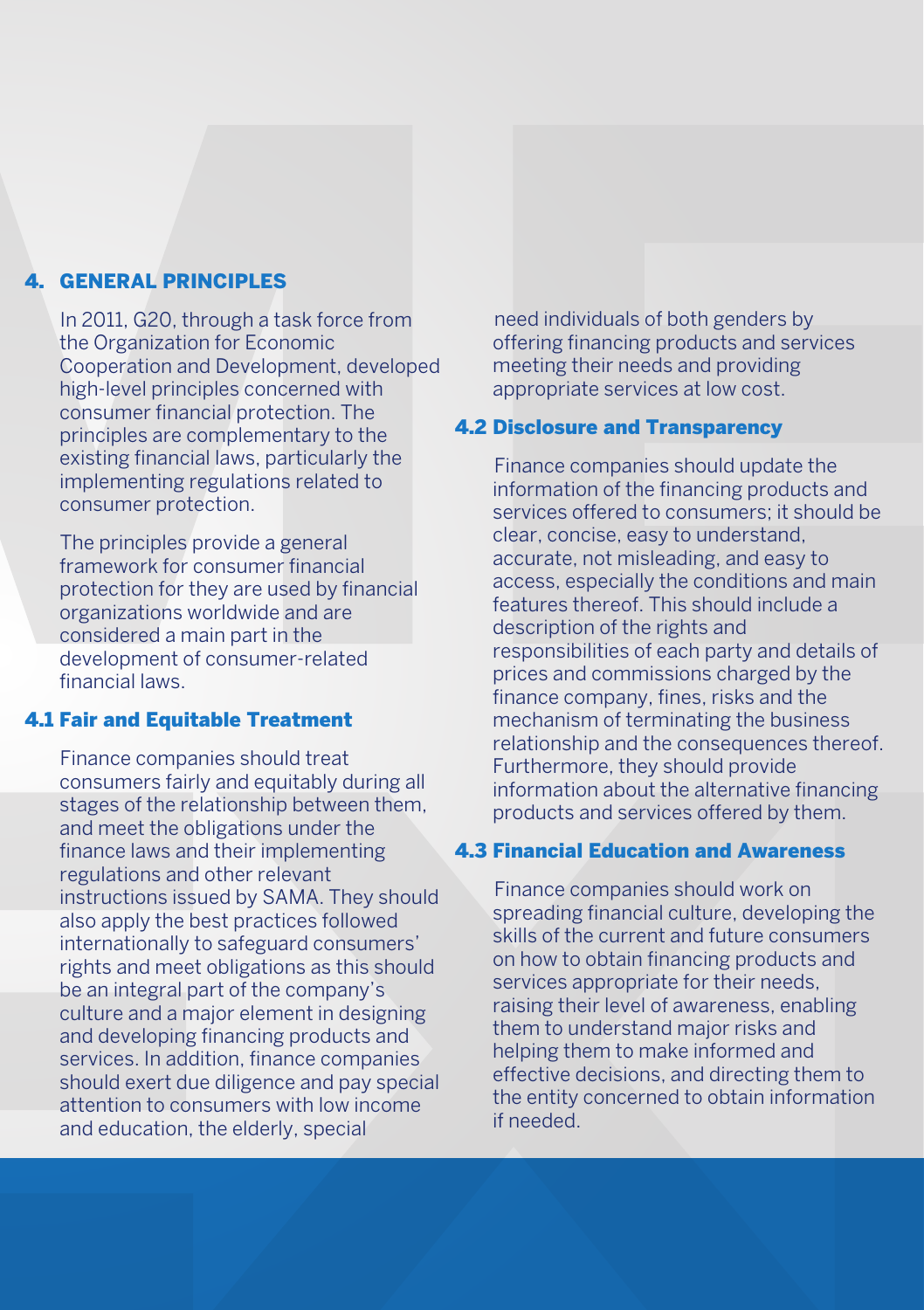#### 4.4 Business Ethics and Conducts

Finance companies should conduct business professionally and responsibly, provide their services honestly and transparently, perform their duties timely and with high quality in a way that serves the consumers' interest during all transaction process made between them, as finance companies are considered primarily responsible for the protection of consumers' financing interests.

#### 4.5 Protection against Fraudulence

Finance companies should implement the maximum level of supervisory measures and security procedures to follow up financing processes, protect them against fraud or illegitimate use through using clear procedures and electronic systems that enable them to achieve this goal.

#### 4.6 Protecting Privacy of Information

Finance companies should protect consumers' financial and personal information, safeguard its privacy, not use it except for specified professional and regulatory purposes with the consumer's approval, and should not disclose it to any third party without SAMA's permission.

#### 4.7 Complaint Settlement

Finance companies should have in place an appropriate mechanism easy for consumers to submit their complaints. It should be fair, clear and effective through which complaints are followed up and resolved without delay in accordance with SAMA's relevant instructions.

#### 4.8 Competition

Finance companies should help consumers search for and compare the best services and products, and their prices and providers by providing and publishing appropriate information about these services which will assist consumers take appropriate decisions.

#### 4.9 Outsourcing

Finance companies should ensure that the outsourcing entities assigned with tasks comply with the requirements of these principles, serve consumers' interests and bear the responsibility for protecting them. Finance companies are not exempted from responsibility if the outsourced service provider fails to comply with applicable rules and regulations in any of the transactions or tasks assigned to it pursuant to Article (37) of the implementing regulations of the Finance Company Control Law.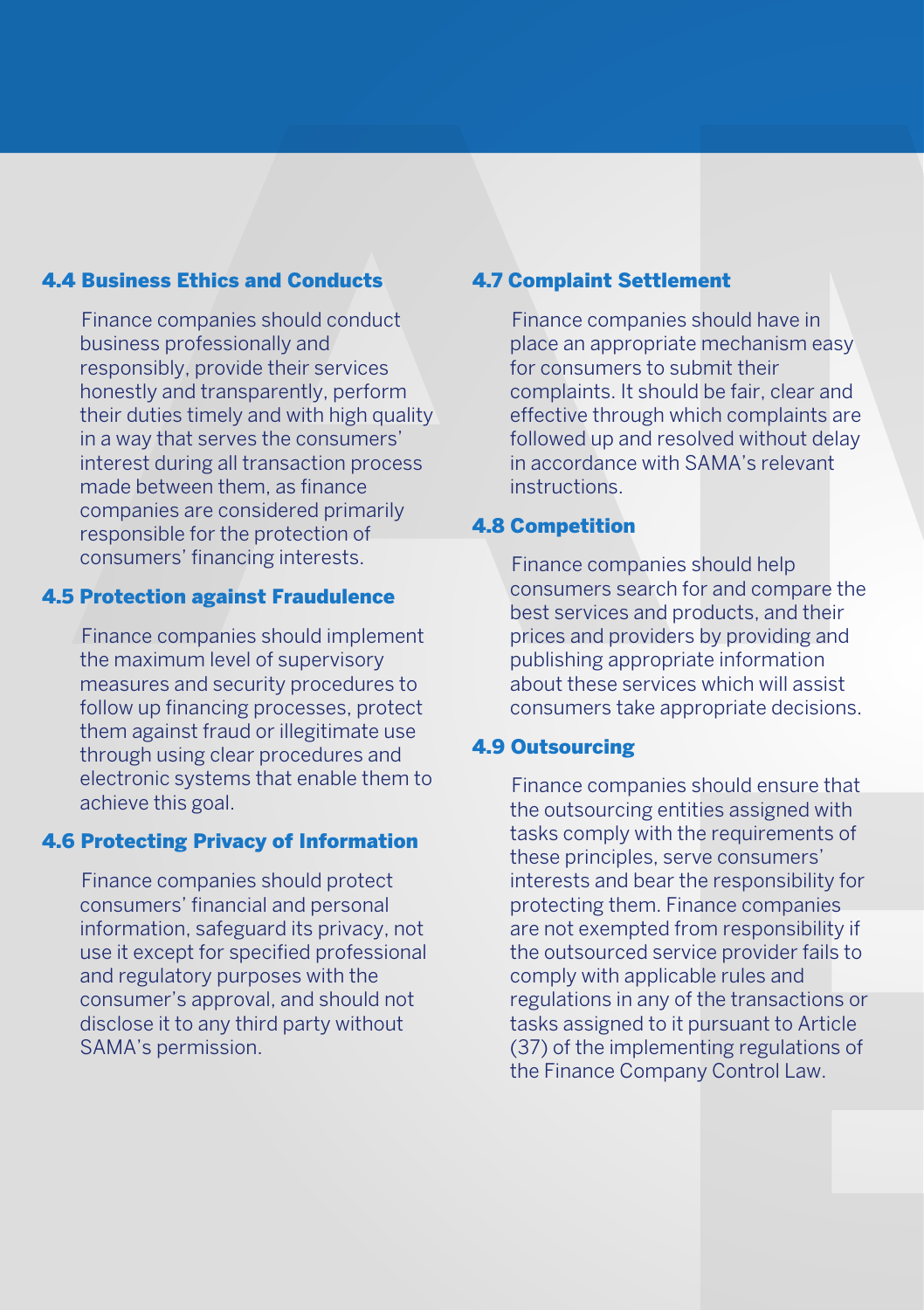#### 4.10 Conflict of Interests

Finance companies should establish written policies on conflict of interests. They should ensure the implementation and existence of polices that help in identifying transactions that are likely to be a source of conflict of interests. If a conflict of interest is likely to occur between the finance company and any other party, the finance company should inform the consumer of these cases.

#### 4.11 Adequate Resources

Finance companies should exercise due diligence to provide human and operational resources that are sufficient and necessary to carry out their business, serve their consumers in all regions of the Kingdom and establish centers suitable for serving consumers and various channels for communicating with them.

#### 5. MUTUAL RESPONSIBILITIES

Finance companies should work on raising the level of knowledge and training appropriate for their employees in order to reinforce the mutual responsibilities through promoting ongoing awareness and education programs provided by finance companies collectively, apart from initiatives undertaken by each finance company for its consumers. Mutual responsibilities that should be emphasized include the following:

#### 5.1 Honesty in Providing Information

Consumers should provide complete and accurate information when filling any form pertaining to the finance company, refrain from providing misleading, wrong or incomplete information, and update the information if needed.

#### 5.2 Reading All Information Provided by Finance Companies

Consumers should read all details that highlight the obligations incurred in return for a financing product or service and make sure they understand those obligations and are able to commit to their conditions.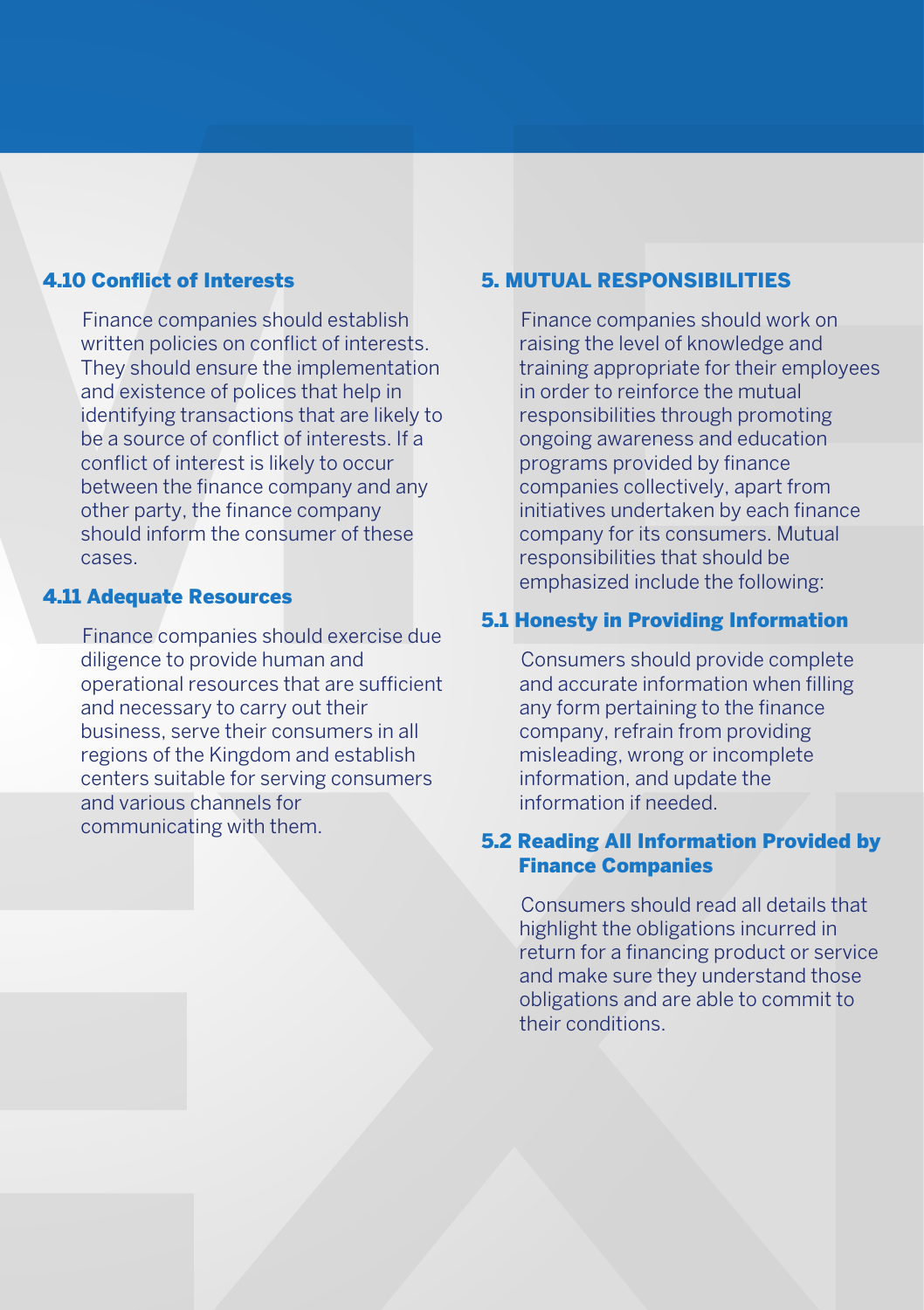#### 5.3 Asking Questions

Consumers should enquire about any item or condition laid down in the financing agreement or any other document provided by the finance company in case of lack of clarity, and ask the finance company's employees questions who should answer such questions in a professional and clear manner that helps the consumer takes the appropriate decision.

#### 5.4 Making Sure of the Financing Agreement Data

Consumers should ensure that the issued copy of the financing agreement includes all essential information including, but not limited to, the consumer's personal information, financing amount, APR, and summary of the financing agreement. It shall also include all the agreement's appendices, such as the repayment schedule and attached statements, etc.

#### 5.5 Complaint Submission Mechanism

Finance companies should provide the information and data necessary to the consumer illustrating the mechanism for making complaints, such as the contact numbers and addresses for making and following up on a complaint and the timeframe for notifying the consumer of the result. The consumer should take the initiative to use this service and know how to escalate the complaint to higher levels when necessary.

#### 5.6 Using Financing Products or Services under Terms & Conditions

Consumers should not use the financing product or service except in accordance with the related terms and conditions, after ensuring their understanding fully.

#### 5.7 Non-Exposure to Risks

Some financing products or services involve varying levels of risk. Therefore, finance companies should clarify that to consumers in writing. Consumers, however, should not buy any financing product or service when feeling that the risks are not suitable to their financial status.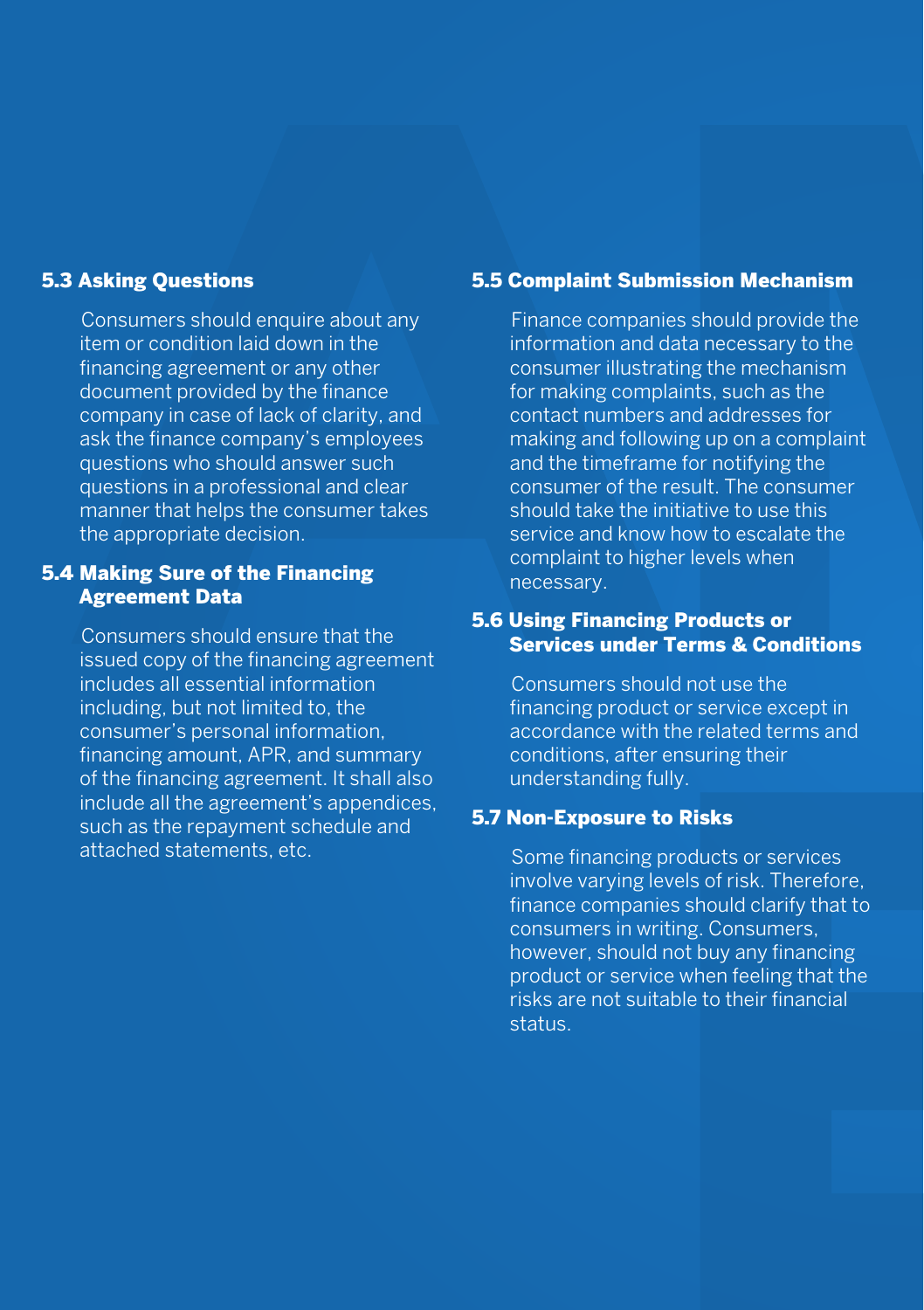#### 5.8 Obtaining Products and/or Services Commensurate with Needs

When applying for a financing product or service, finance companies should ensure its suitability for the consumer's needs. Consumer should disclose all its financial obligations made with all entities and ensure that it can fulfill the obligations incurred after obtaining the financing product or service.

#### 5.9 Illegal Practices

Finance companies should instruct Consumers to inform them immediately upon detecting any illegal procedures concerning the product or service provided, and the companies should correct and address these procedures to avoid their reoccurrence.

#### 5.10 Financial Difficulties Faced by Consumers

The Consumers should communicate with the finance company it deals with to ask for consultation when facing financial difficulties and that it is unable to fulfill the financing product's or service's obligations. Accordingly, the company shall discuss the available options commensurate with its financial status.

#### 5.11 Updating Information

The Consumer should update its personal information, including contact information such as phone numbers, P.O. Box, and e-mail. The update should be constant and as required by the finance company. Consumers shall be responsible for consequences arising from not providing the finance company with updated information. Moreover, they should not use irrelevant addresses such as those pertaining to friends or relatives as this may divulge their financial information.

#### 5.12 Power of Attorney

Consumers should be cautious when granting a power of attorney to another person to carry out its financial transactions and it should be aware of the risks emanating from granting it.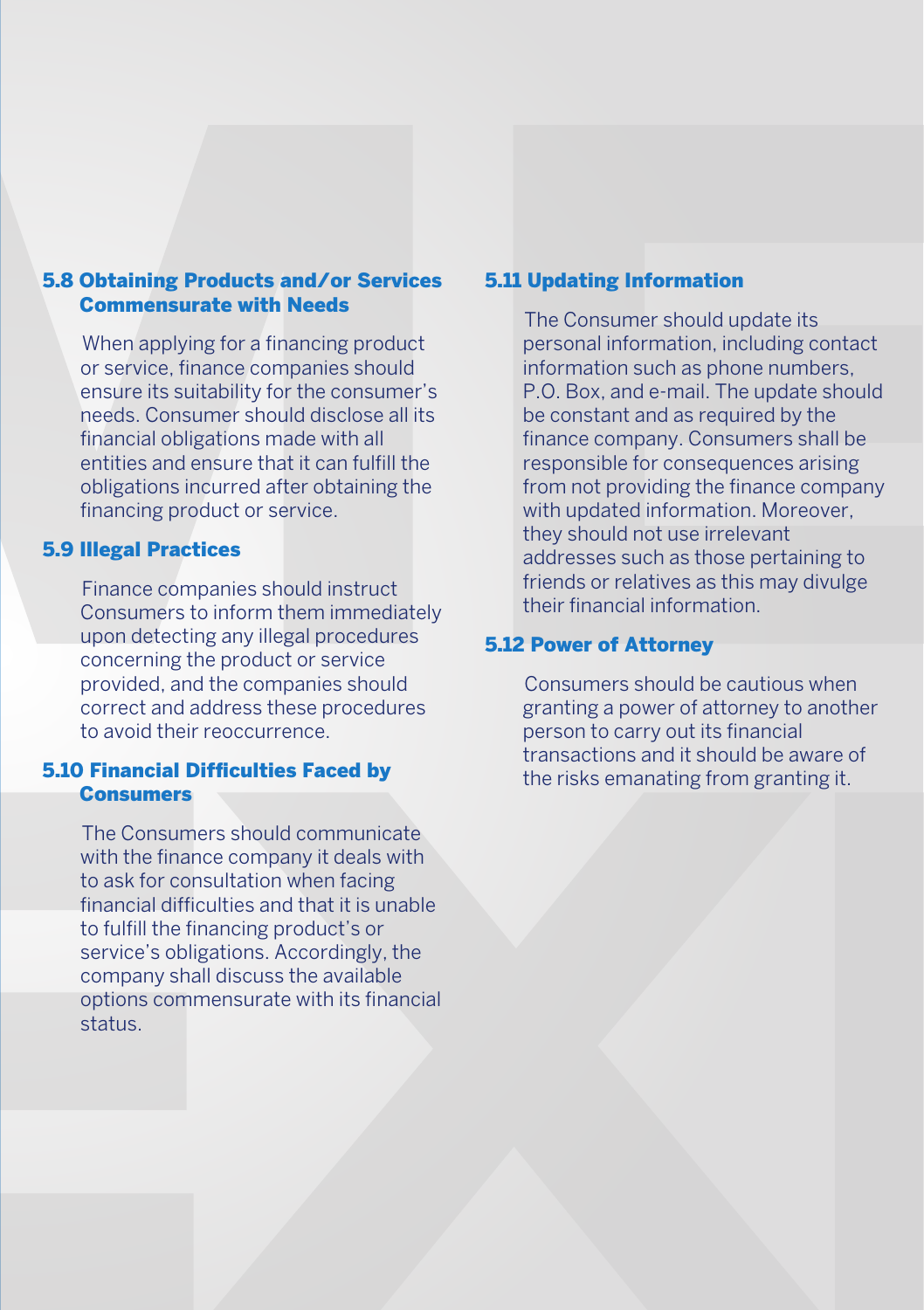#### 5.13 Incomplete Forms

Consumers should ensure that all required fields are filled and make sure of the figures in the forms provided for signature. They should not sign blank or incomplete forms.

#### 5.14 Forms

Consumers should review all information they have provided in the forms to ensure the correctness of information and nonexistence of mistakes in the data written. Finance companies should ensure that as well. Consumers should be aware that their signature on the forms means their approval of the form's content.

#### 5.15 Don't Disclose your Personal Information

Finance companies should emphasize the consumers' responsibility for not disclosing any personal or financial information to any party other than the finance company under any circumstances.

#### 5.16 Repayment of Monthly Payment

Consumers should commit to repayment of the outstanding monthly installments on due dates without delay. Delay in repaying the installment is deemed a violation of the agreement where additional costs shall be incurred.

#### 5.17 Financed Asset Maintenance and Responsibilities before Official **Authorities**

Consumers should maintain the financed asset and assume responsibility before official authorities for any misuse.

## **SECTION 3: MAIN OBLIGATIONS**

Without prejudice to Finance Laws and their Implementing Regulations and instructions issued by SAMA, finance companies will be subject to these principles and details included in this part concerning the obligations and laws related to the financing product or service that support "the General Principles" of consumer protection.

#### 6. TERMS AND CONDITIONS

- 6.1 The finance company shall provide the consumer with the updated terms and conditions of the financing product and service, either in the form of a booklet or a leaflet that includes all terms and conditions or through other channels available to finance companies. Consumers shall be encouraged to read them before beginning the relationship. These terms and conditions should be posted on the company's website.
- 6.2 The finance company shall include in the terms, conditions and application forms warning statements clearly stating the possible consequences that the consumer may be exposed to when using the financing product or service contrary to the conditions agreed upon in the application form.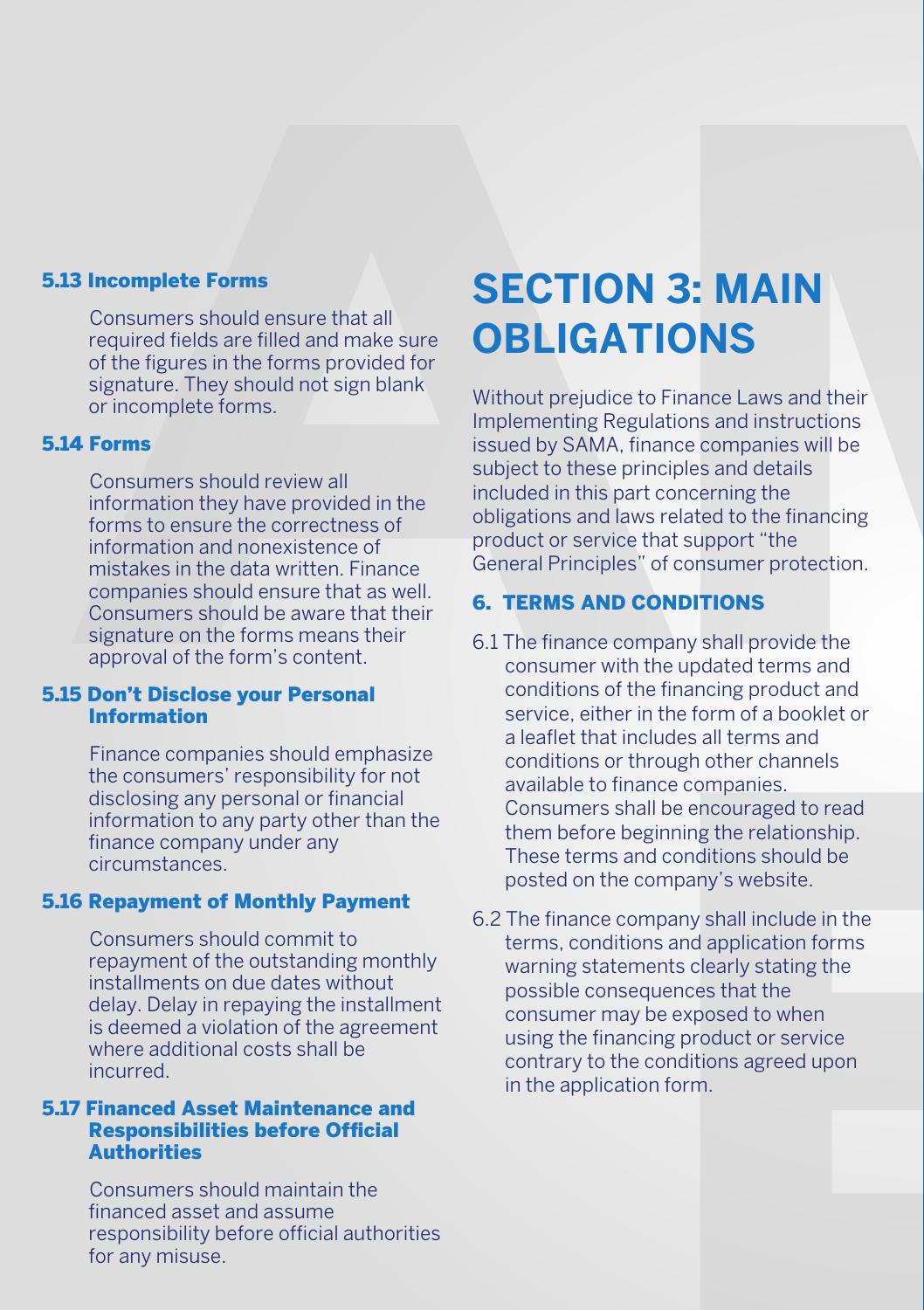- 6.3 The finance company shall include all terms and conditions in the financing product or service application form that shall be filled by the consumer in Arabic, in a clear, comprehensive and not misleading language. An English translation shall be provided upon the consumer's request.
- 6.4 The finance company shall inform the consumer by guaranteed means of communication of any change in the terms and conditions within at least (30 business days) before making any change.
- 6.5 The finance company shall allow the consumer to make objection if it does not agree on the change made in the terms and conditions by notifying the finance company of its objection within (10 business days) after receiving the notification of the aforementioned changes by guaranteed means of communication. The aforementioned notification should include the objection period, duration and procedures.

#### 7. FEES, COMMISSIONS & PRICING

The finance company shall not make any change in fees and commissions consumers should pay after signing the financing agreement, including fees and commissions related to external service providers.

#### 8. INFORMATION PROTECTION AND MAINTAINING CONFIDENTIALITY

8.1 Permanent or temporary employees of finance companies and employees of

 the third party, whether they are on-the-job or after leaving their posts, should sign the consumer information confidentiality form, ensure not to disclose financial and personal information and limit access thereto to authorized persons only.

- 8.2 The finance company should apply a clear Code of Conduct for employees assigned to roles that include sales and marketing of financing products, follow up and collection of non-performing financing accounts. The finance company shall provide those employees with a copy of the Code of Conduct and receive their acknowledgment of receiving it. The Code of Conduct must prohibit the following:
- 1. Any contact with the defaulted consumer's relatives, neighbors or colleagues or any visit to its workplace to request or transfer information on the solvency of the consumer or guarantor.
- 2. Any contact (written or verbal) with the consumer or guarantor to transfer incorrect information on the consequences of defaulting to meet their obligations to the finance company.
- 3. Any contact with the defaulted consumer by using envelopes, the writing on which indicate that they contain information on debt collection.
- 4. Any violation of the consumer's information confidentiality and conflicts of interests and professional values.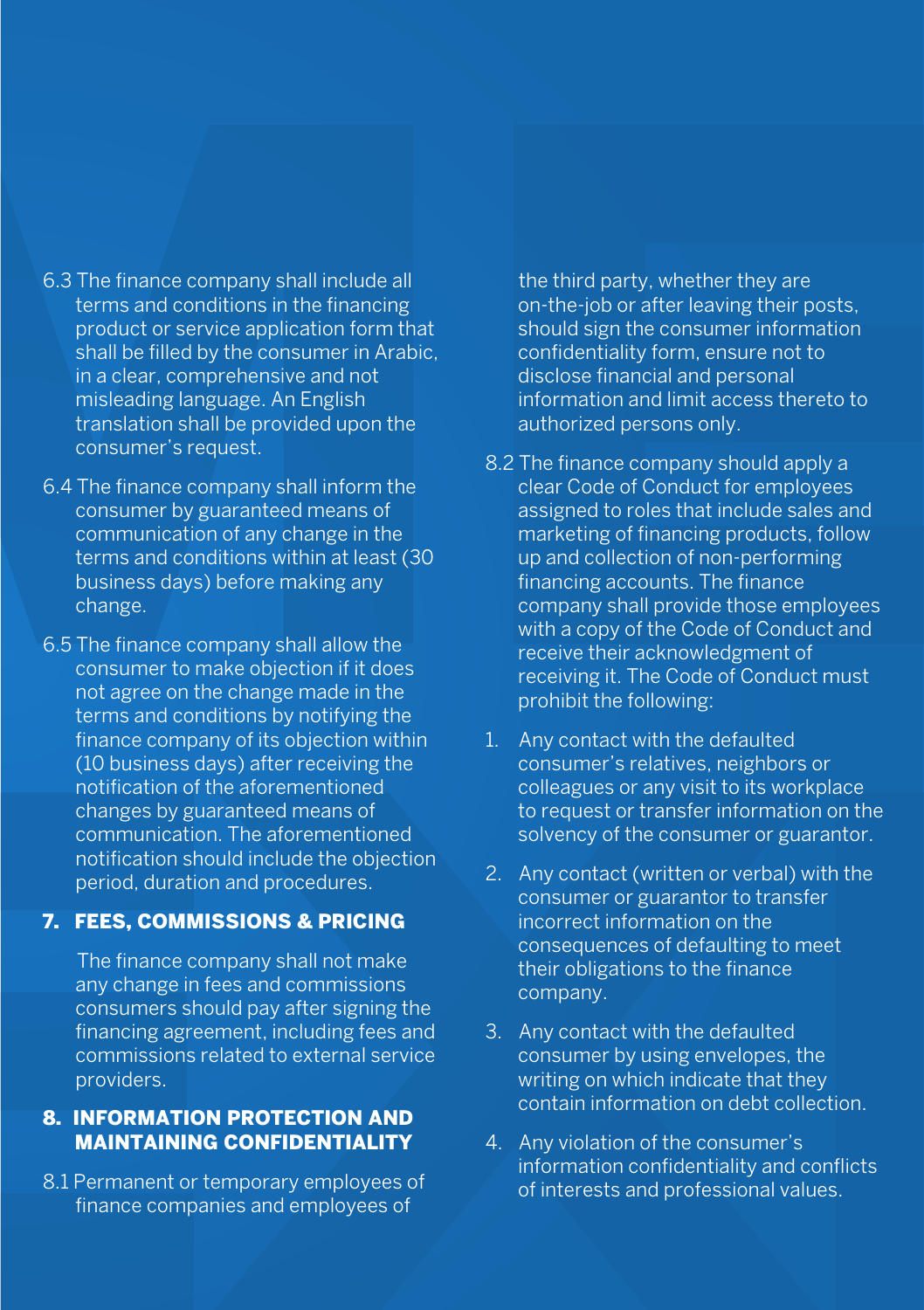#### 9. ADVERTISEMENT AND MARKETING

- 9.1 The finance company shall communicate with consumers by using at least two preferred means of communication for example, but not limited to, e-mail, registered mail, SMS and telephone. The company may also use its main channels (branches and website) as well as the media (audio, visual, printed, etc.) for marketing its financing products and services by using advertisement and marketing methods it deems suitable for the targeted segment of the public, in accordance with rules, regulations and instructions issued by SAMA and having regard to the other relevant rules.
- 9.2 The finance company shall ensure that the notice sent does not contain any personal information of other consumers when sending notices or advertisements to more than one consumer by e-mail or any other means of communication.
- 9.3 The finance company shall ensure that advertisements or promotional materials using promotional prices or introductory prices indicate the expiry date of these prices and offers.
- 9.4 The finance company shall ensure that advertisements which include abbreviations such as The Annual Percentage Rate (APR) are explicitly explained.
- 9.5 The finance company shall not send any marketing materials on financing products that contain unsuitable risks for individuals under the age of 18.
- 9.6 The finance company shall grant the consumer the right on a permanent basis, to refuse receiving these advertisements in easy ways.
- 9.7 The finance company shall ensure that the advertisement is clear, professional, not misleading and in a clear font including margins. Phrases should be in formal Arabic with the possibility of using other languages easy to understand such as English. The advertisement should not harm other companies' interests or distort the reputation of the financial sector.
- 9.8 SAMA has the right to require the company that does not comply with the conditions set forth in this article to withdraw the advertisement within one business day from the notification of SAMA.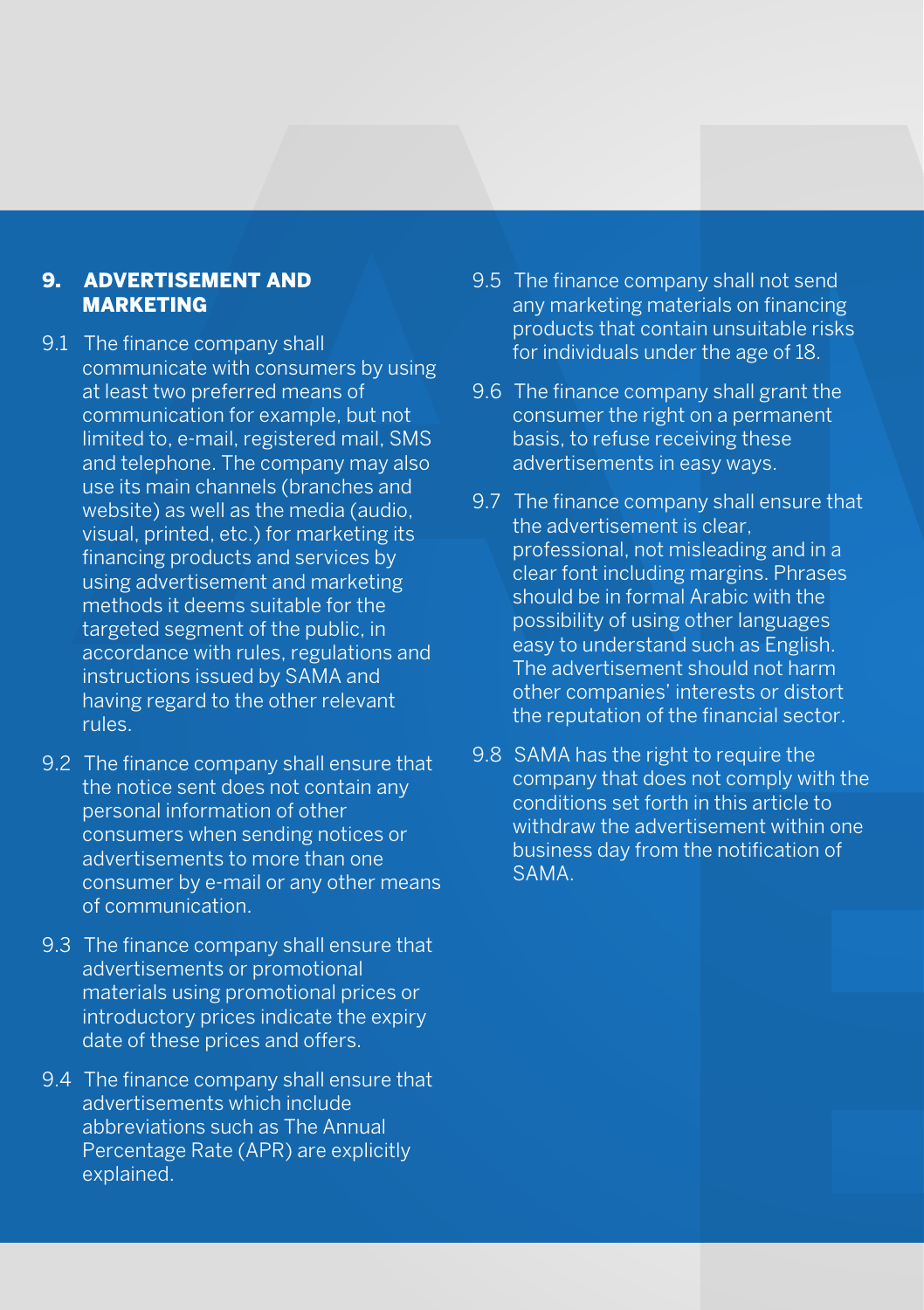#### 10. BEFORE OR UPON THE CONCLUSION OF THE FINANCING **AGREEMENT**

- 10.1 The finance company shall have in place an appropriate system through which it can obtain consumers' necessary information to estimate their needs of financing products and services and present the suitable offers according to the needs of each consumer.
- 10.2 The finance company shall provide consumers with consultations and advice on choosing the products and services suitable for their needs.
- 10.3 The finance company shall provide the consumer with a copy of the financing agreement before signing it and give it a suitable period to read it, if requested by the consumer.
- 10.4 The finance company shall obtain a request from the consumer by any guaranteed means of communication before granting a new finance. Any additions or modifications to the financing agreement shall require signing a new agreement or adding an appendix to the existing agreement.
- 10.5 The finance company shall, before the conclusion of an agreement, disclose all information related to the requested financing product or service to consumers and provide them with the terms and conditions necessary for the financing product or service, including, for example,

but not limited to, the following:

- 1. Fees, commissions, administrative service costs and the annual percentage rate.
- 2. repayment period of the finance.
- 3. Early repayment procedures.
- 4. Financing agreement termination procedures.
- 5. Withdrawal right procedures, if any.
- 6. Obligations and duties of each party under the agreement.
- 7. Any item that can be modified by the company after the agreement comes in force.
- 8. Any restriction or condition may harm the consumer's interests.
- 9. Dealing procedures with complaints.
- 10.6 The finance company shall, before the conclusion of the financing agreement, disclose to its consumers the procedures of dealing with the financing agreement in case of the death of the consumer who was granted the funding.
- 10.7 The finance company shall, before the conclusion of the financing agreement, disclose to its consumers any insurance coverage, the beneficiary of such coverage, and the mechanism of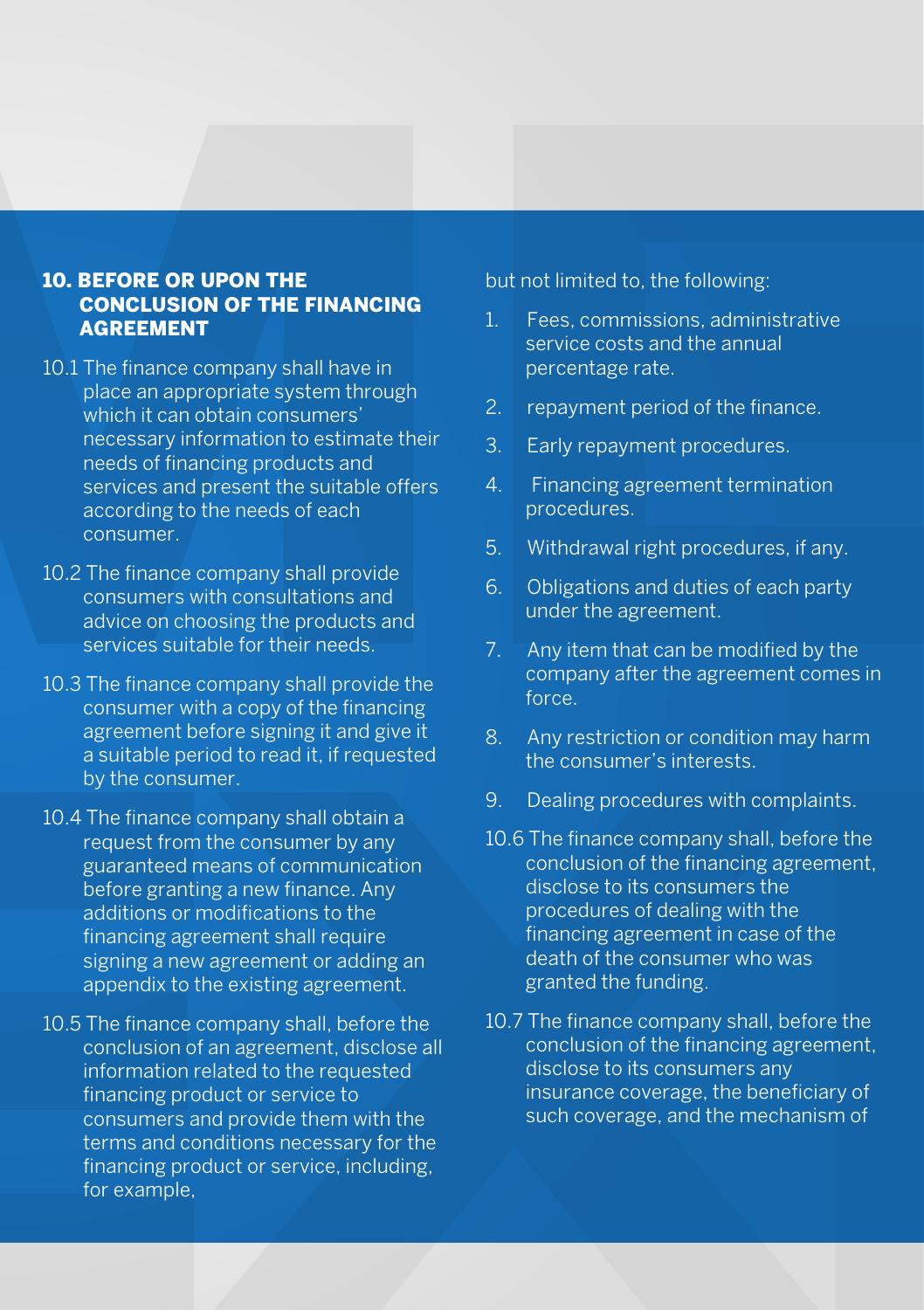dividing the compensation in case of the damage of the financed asset in order that the consumer makes a decision of obtaining funding or not.

- 10.8 The finance company shall inform the applicant of the reason for rejection by guaranteed communication means within a maximum period of (5 business days), in case the finance company rejected the consumer's application for any financing product or service.
- 10.9 The finance company should know the purpose for which financing has been obtained by the consumer and it should be documented.
- 10.10 The finance company shall provide each contracting party with a copy of the financing agreement and all its appendixes within a period not exceeding (10 business days) after the conclusion of the agreement.
- 10.11 The finance company shall examine the consumer's credit history after its approval to verify his solvency and it should document that in the financing file. It should also record the consumer's credit information after its approval at the company authorized to collect credit information, in accordance with the relevant rules, regulations and instructions and update this information throughout the duration of dealing with the consumer.

#### 11. AFTER THE CONCLUSION OF THE FINANCING AGREEMENT

- 11.1 The finance company shall issue a clearance letter for the consumer and update its credit record at the Saudi Credit Bureau (SIMAH) when repaying the full amount of funding and giving all the necessary documents within a maximum period of (7 business days) form the date of payment.
- 11.2 The finance company shall quarterly provide the consumer with a free transaction statement (electronic or paper) showing the payments made and the remaining payments, if requested by the consumer.
- 11.3 The finance company shall provide the consumer, upon its request, with a detailed account statement without any delay, including all fees, term cost. costs and all additional charges, in case of default or early repayment of finance.
- 11.4 The finance company, its representatives and other agents entrusted with its rights shall not take any illegal procedures to recover the amounts owed to them under the financing agreement.

#### 12. GENERAL PROVISIONS

12.1 The finance company should take into consideration humane situations when dealing with consumers who have contingent financial difficulties.